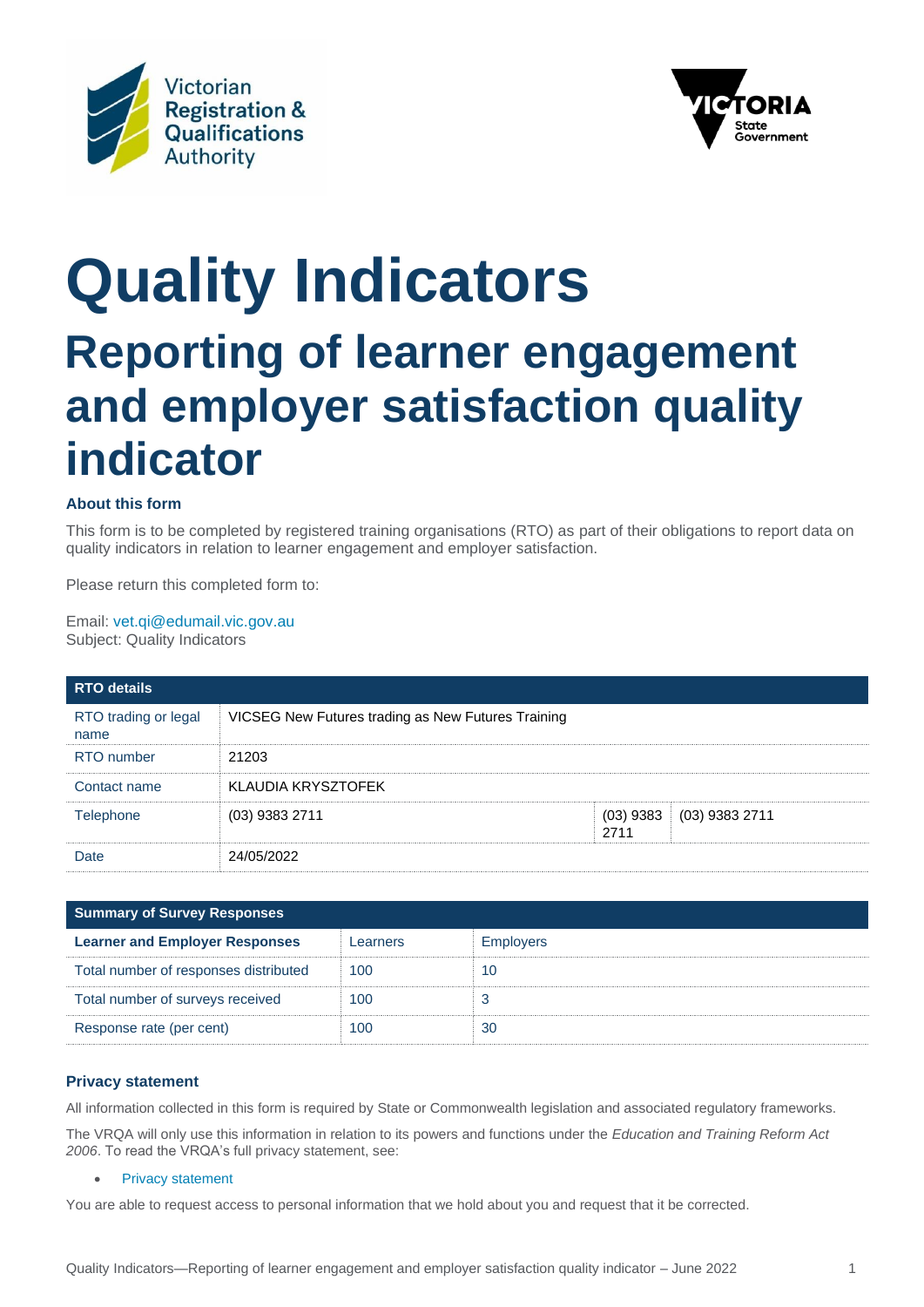## Summary of continuous improvement

### **Please indicate the main ways that learner engagement data has been used for continuous improvement**

The surveys showed a high level of satisfaction of learners from various courses.

Overall, student satisfaction with their courses was very high; in particular students commented on high standard of learning and communicated in an accessible and inclusive style. Trainers were identified to have great knowledge and industry experience.

The Learner Engagement Data along with other feedback forms used internally by our organisation are used for continuous improvement by:

- Actioning these improvements as necessary
- The effectiveness of these actions will be recorded on a Continuous Improvement Register
- Reporting back to students/staff and management on what actions have been taken
- Updating any policies and procedures as required
- Identifying potential improvements

The data was grouped into four domains and scales under each domain. The four domains included:

- **1. Training Quality**
- **2. Work Readiness**
- **3. Training Conditions**
- 4. **Learner Engagement**

The four scales were weighted on a positive response about the training experience as below:

- 1. "strongly disagree"
- 2. "disagree"
- 3. "agree"
- 4. "strongly agree"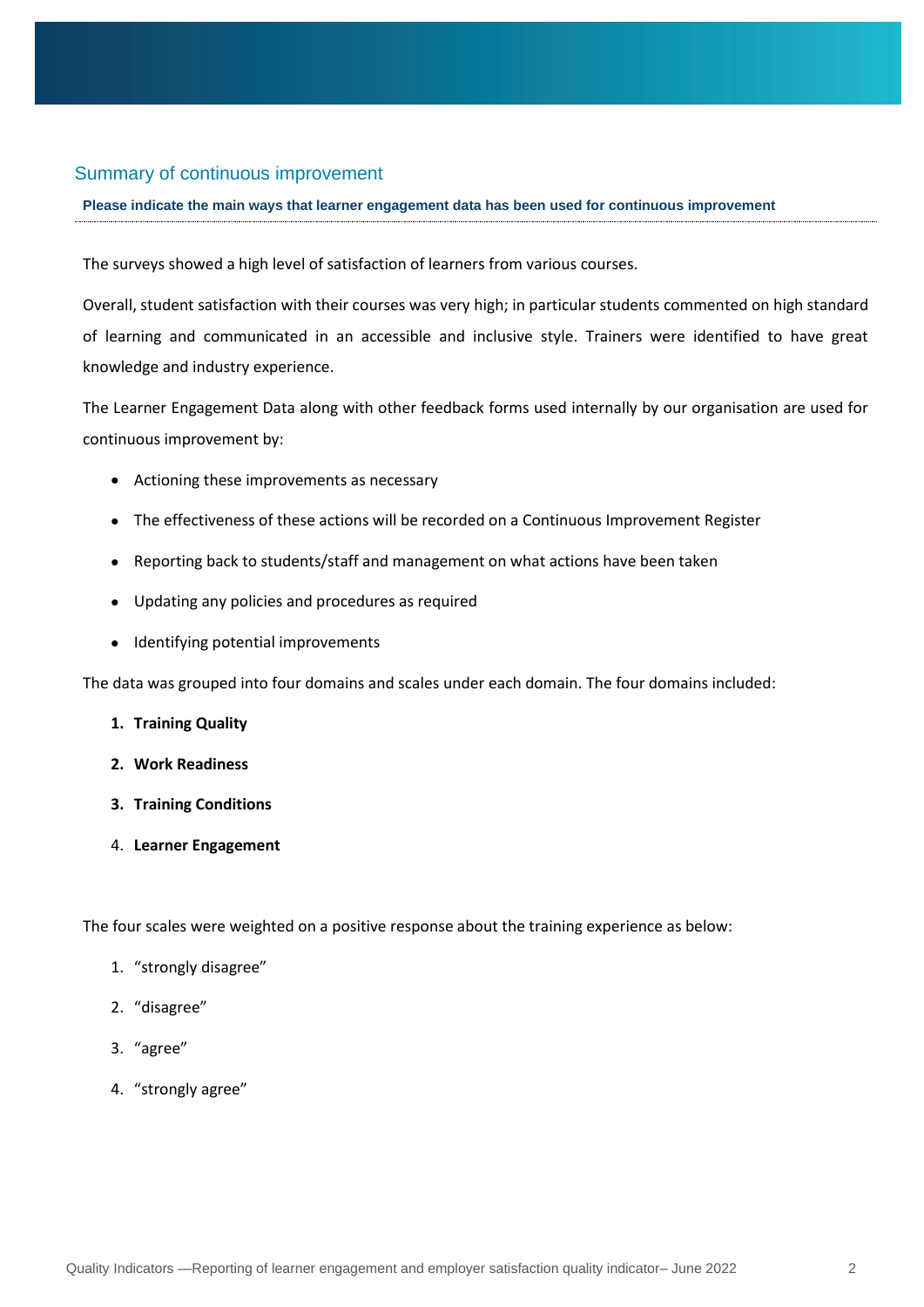## **Overall Training Experience**

Overall Training Experience indicated a high level of satisfaction with courses across all domains with 96% rating the quality of their entire experience as **agree** and **strongly agree** categories.



VICSEG New Futures will use this information to continue to ensure a high level is maintained in these areas.

## **Training Quality (Q1-Q17)**

Learners experience in training quality indicated a high level of satisfaction with the score of 100% as **agree** and **strongly agree** categories.

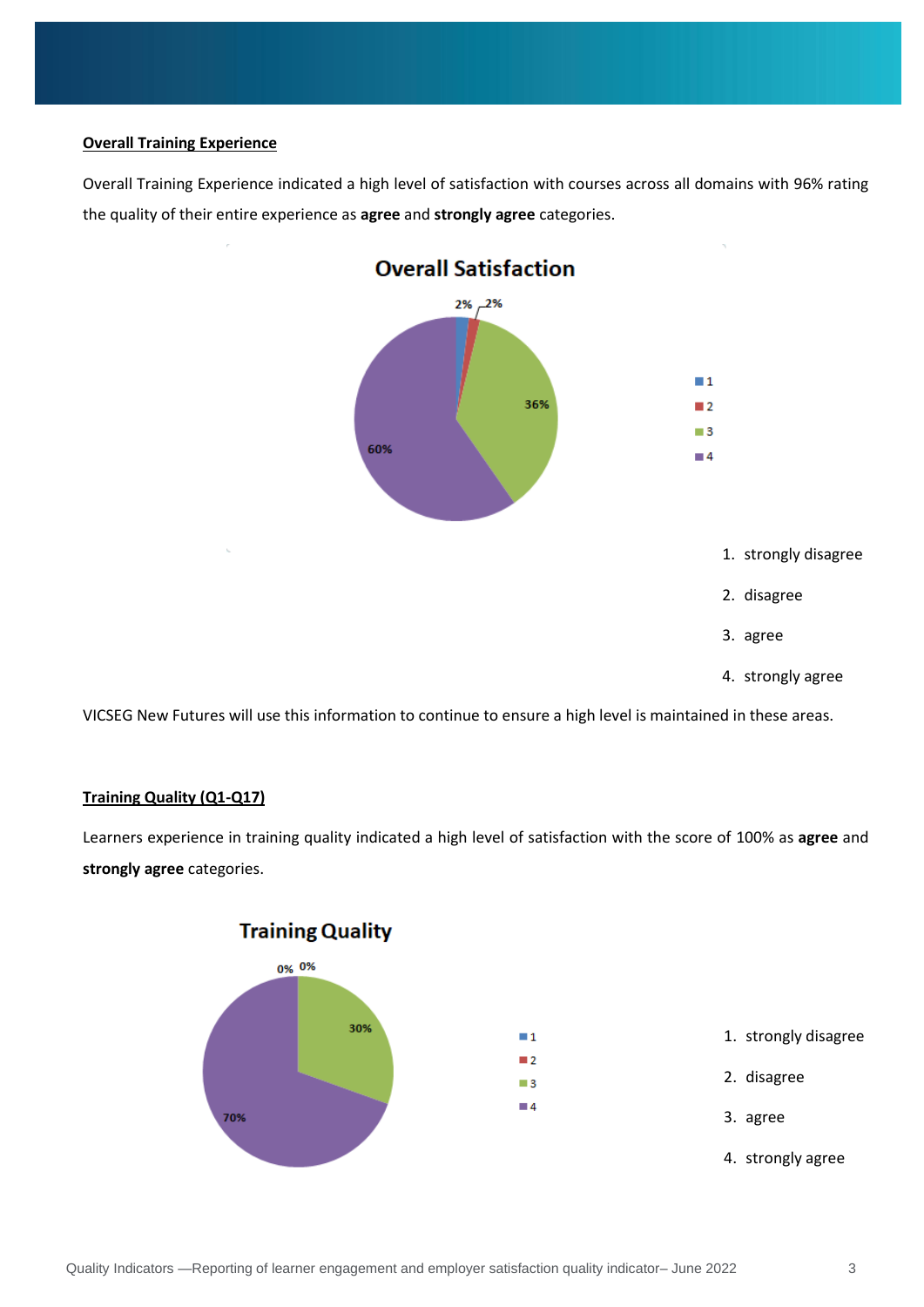## **Work Readiness (Q18-Q25)**

Learners experience in work readiness also indicated a high level of satisfaction score of 100% as **agree** and **strongly agree** categories. The highest rate at 60% of learners strongly agreed that the training provided work readiness.



## **Work Readiness**

## **Training Conditions (Q26-Q31)**

Learners experience regarding training conditions also indicated a high level of satisfaction score of 100% as **agree** and **strongly agree** categories. The highest rate at 69% of learners strongly agreed that the training was conducted under good training conditions.



## **Training Conditions**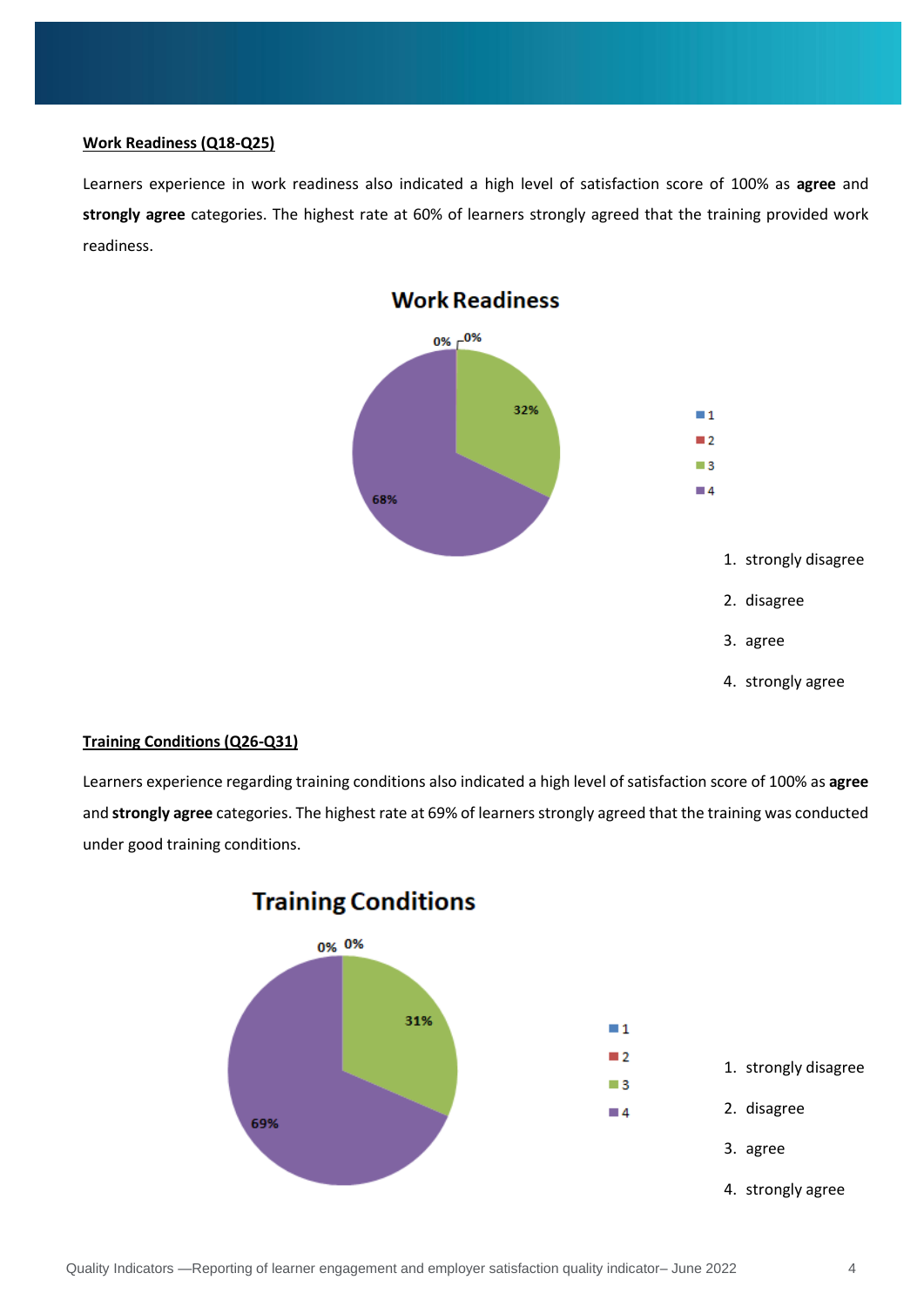## **Learner Engagement (Q32-Q35)**

Learners experience regarding learner engagement indicated overall satisfaction with the score of 72% **agree** and **strongly agree** categories.



## **Learner Engagement**

Working with cohorts of students whose first language is not English, the language of these subjective statements may have led to a higher than normal level of negative responses.

The data has been analysed to continue building on the positive responses and address gaps where indicated by looking at lowest response rate.

## **Please indicate the main ways that employer satisfaction data has been used for continuous improvement**

The **employer satisfaction data** along with **learner engagement data** and other feedback forms used internally by our organisation are used for continuous improvement by:

- Actioning these improvements as necessary
- The effectiveness of these actions will be recorded on a Continuous Improvement Register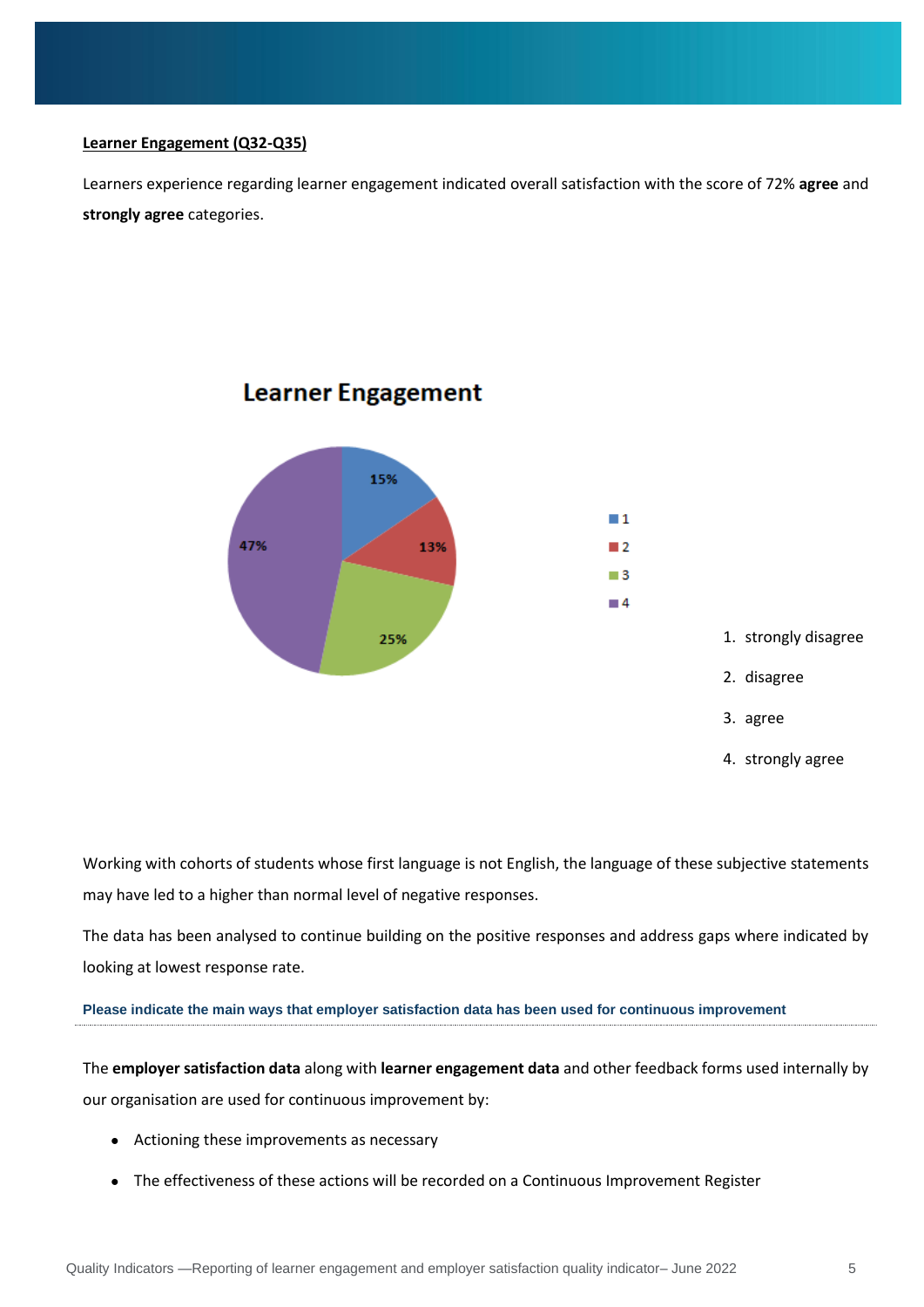- Reporting back to students/staff and management on what actions have been taken
- Updating any policies and procedures as required
- Identifying potential improvements

The feedback received from our host employers indicates a high level of satisfaction with the standard of our training. In 2021, 100% of the host employers surveyed were satisfied and agreed that our students were adequately trained and prepared for future employment.

Based on the data collected from within these surveys, and also in conjunction with our ongoing liaison with employers/industry, a number of improvements were made to our training delivery in 2022.



## **If you have not reported on both learner engagement and employer satisfaction data, please provide a reason**

N/A